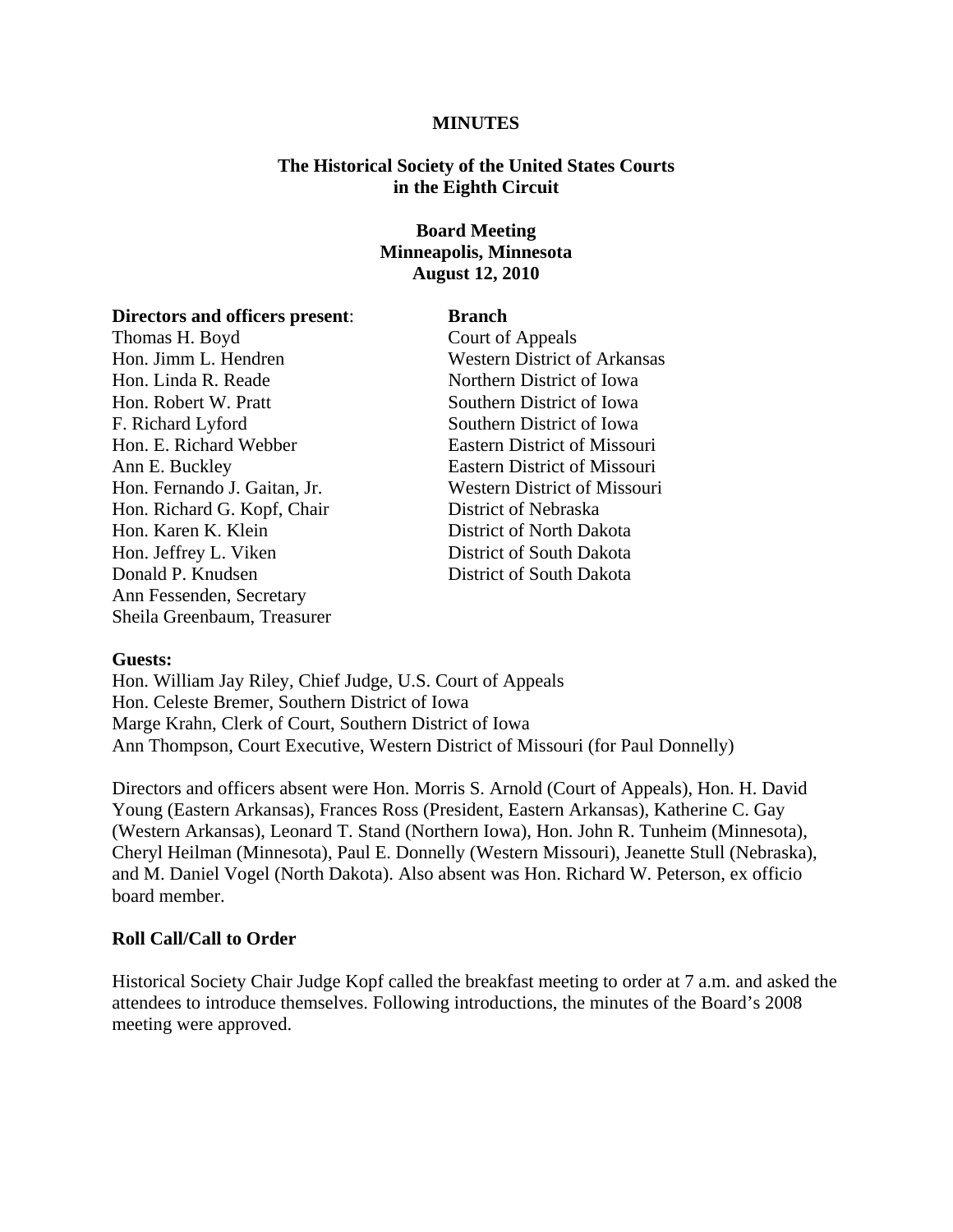# **Treasurer's Report**

Treasurer Sheila Greenbaum reported the balance of the parent Society's account at \$9,584.81 and the Appeals account at \$1,142.52. The treasurer's report was approved.

# **Bylaws**

Judge Kopf introduced the proposed Bylaws, and he and Ms. Fessenden provided a summary of the proposed changes:

- Eliminate requirement to maintain a post office box for Historical Society mailings.
- Change mentions of "annual" meeting to "regular" meeting to be consistent with already approved Bylaw 3, Regular Meeting.
- Specify how the Chairman of the Board is selected.
- Separate the positions of secretary and treasurer.
- Add a new Bylaw to formally recognize the existing executive committee.
- Renumber Bylaws following the new Bylaw addressing existence of executive committee.

As Chief Judge Riley was in attendance, Chair Judge Kopf inquired as to whether the Chief Judge saw any administrative problems with the proposed Bylaws, and Chief Judge Riley said he did not. The Board then voted to approve the proposed Bylaws.

# **Election of Officers**

The following slate of candidates was elected for a two year term:

President: Dick Lyford Vice President: Frances Ross Treasurer: Sheila Greenbaum Secretary: Ann Fessenden

## **Branch Reports**

Judge Kopf then invited the branch representatives to report on their activities if they wished to do so.

## *Court of Appeals*

Tom Boyd said that the written history of the 8<sup>th</sup> Circuit, *Establishing Justice in Middle America*, had been widely reviewed and well received. He said that it had been cited in a number of scholarly pieces, including law review articles and  $8<sup>th</sup>$  Circuit opinions. He reported that of the initial printing of 1,500 copies, only 321remained. He added that with this long time project completed, he was open to suggestions for future projects.

## *Arkansas Western*

Chief Judge Hendren reported that the new U.S. Marshals Museum in Fort Smith, Arkansas was coming along. He also said that he had been writing up his recollections of attorneys.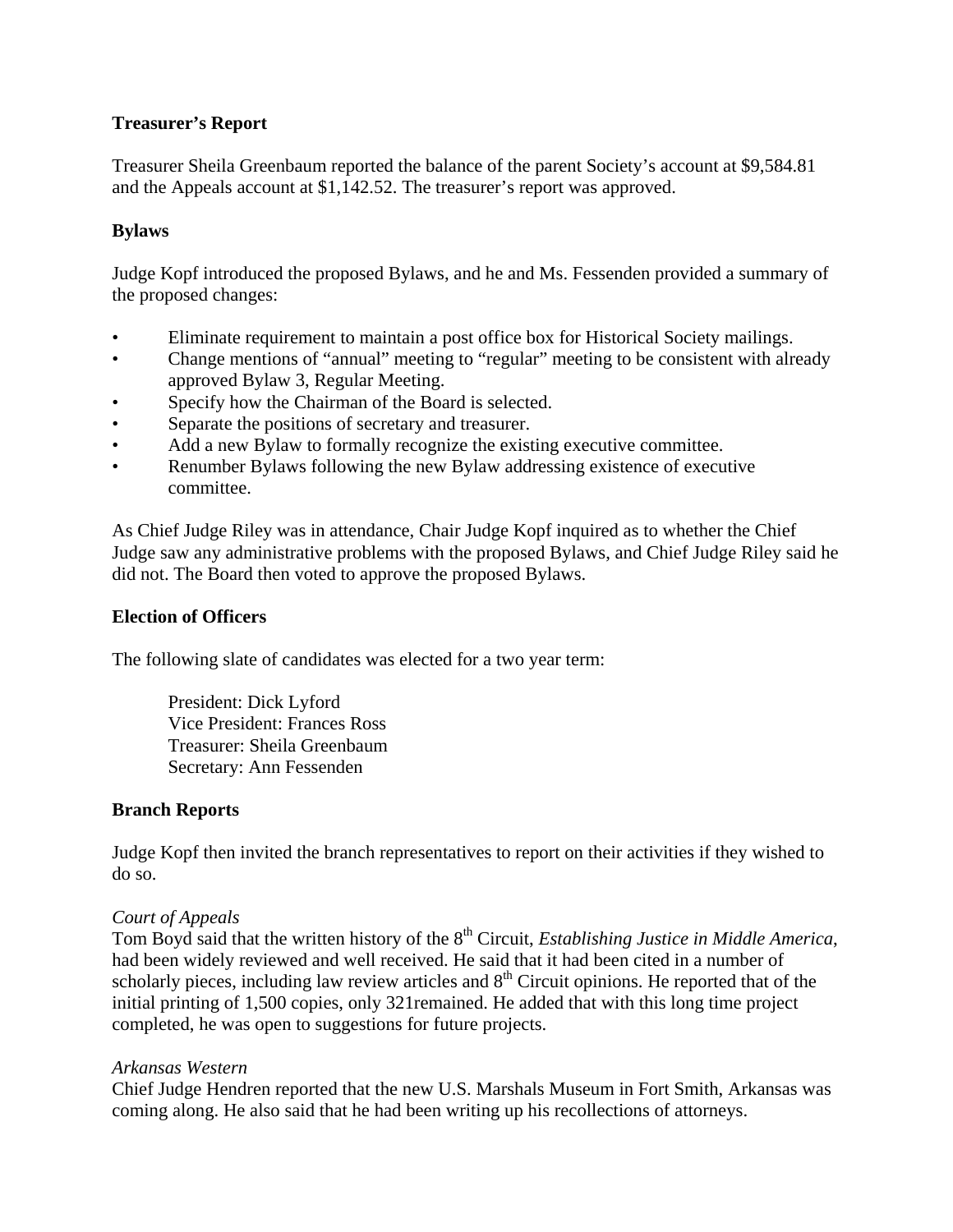### *Iowa Northern*

Judge Reade reported that the new courthouse in Cedar Rapids was slated to open in 2012 and that the branch was planning to create historical displays in the building. She also said the Iowa Bar would be holding a dinner later in August during which Judge Hansen would be giving a history of the courthouse plans.

### *Iowa Southern*

Judge Bremer mentioned the many outreach programs in the Southern District of Iowa. In conjunction with the State Historic Museum, the court participated in the History through the Arts Series–Abe Lincoln. Students played roles in the mock trial of a case heard by Abraham Lincoln. The court also participated with the Iowa Department of Cultural Affairs to bring a play covering three Iowa civil rights cases to students and to allow them to participate in a mock jury trial workshop. The court also helped the Civic Center of Greater Des Moines sponsor a program to educate students about the jury system, serve as jurors in a mock trial involving the search of a school locker, and attend a performance of *Twelve Angry Men*. The branch has also hired an Iowa lawyer to write biographies of the court's newer judges in order to update the district's history written by George Mills, *No One Is Above the Law*. Judge Bremer handed out copies of a brochure on the outreach programs as well as a disc containing the programs' scripts.

Chief Judge Pratt conveyed to the board that Judge Stuart was currently on hospice care. He noted that Iowa had two 90-year old judges: Judge Stuart from the Southern District and Judge McManus from the Northern District.

#### *Minnesota*

Mr. Boyd, on the Board for the Appeals branch but also very active in the Minnesota branch, said that the branch had completed a display on the Foshay case. He said that the case, which took place during the Depression era, centered around ponzi scheme activities and that the three judges handling the case were also featured. Mr. Boyd said the branch helped with a panel discussion of five of the district's senior judges. In this discussion they shared their collective experiences on court, thereby updating their biographies and the court's history. He noted that the branch has also supported the Landmark Center's programs.

#### *Missouri Eastern*

Judge Webber said that the branch was finishing up its project to interview the district's senior judges. He said that Judge Nangle's interview could be viewed in the Eagleton Courthouse's Learning Center and that Judge Filippine's would be there soon. Judge Stohr was interviewed on June 22. Judge Webber said he met with Judge Webster in Washington, D.C. in preparation for his oral history interview. After Judge Webster's taping, work would begin on interviewing Judge Limbaugh, Sr. Judge Webber also reported that the branch, which had previously compiled a list of the district's 17 important cases, had plans to interview attorneys who put together the briefs. Judge Webber said the branch was very pleased with the work of Burton Boxerman, who was hired to write the history of the district. His work has been progressing, with over seven chapters drafted.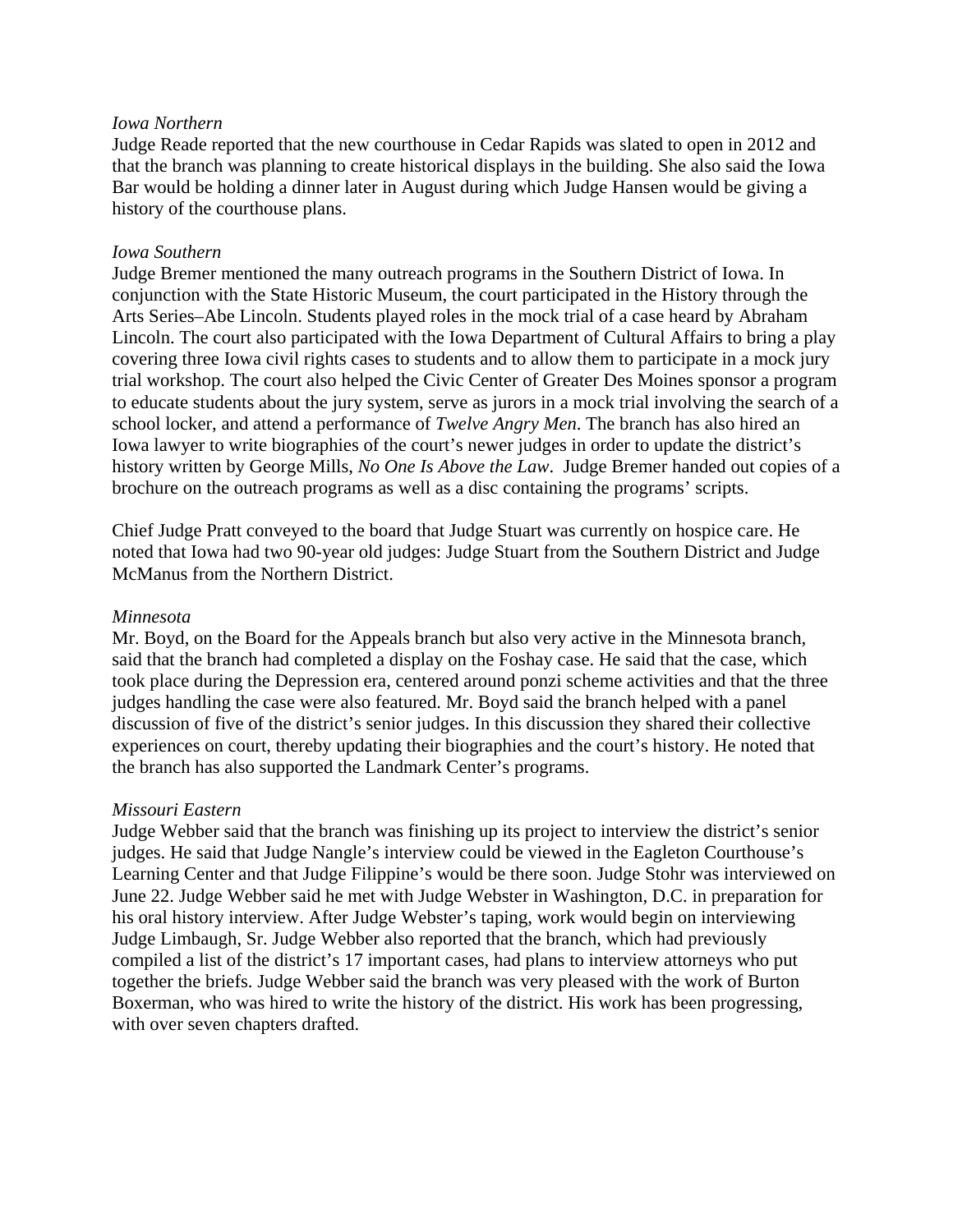### *Missouri Western*

Ann Thompson reported for the branch, noting that the Paul Donnelly, branch president, and Tom Larson, branch vice president, were the forces behind the organization. Ms. Thompson said the branch has sponsored a successful lecture series. The lecture on U.S. Attorney Maurice Milligan, who went after Kansas City boss Tom Pendergast, filled the house. She said that plans were underway for an historical exhibit in the Kansas City courthouse's Bell Room. It was to incorporate both a traditional museum approach along with interactive components. Six cases would be featured. Ms. Thompson also shared a poignant story that will be conveyed in the exhibit: Bankruptcy Judge Federman's mother was naturalized in federal court while pregnant with the Judge, and now Judge Federman himself presides over naturalization ceremonies.

## *Nebraska*

Judge Kopf reported that the branch is working with two professors on the written history of the district and is making progress. It will cover up to the Wounded Knee period. He also said that the branch is supporting the publication of Judge Urbom's memoirs. He noted that in his opinion, Judge Urbom was the best trial judge bar none and that he possessed beautiful oratory and writing skills. He added that he would like to see Judge Urbom's book placed in libraries throughout Nebraska.

## *North Dakota*

Judge Klein reported that the branch has been cataloging materials belonging to Judge Webb, who passed away in 2009. She said they have been involved in outreach to middle schools and partnering with the YMCA on programs on racism. She said that the Fargo library rotates a good number of displays in the courthouse. The branch meets quarterly, though last winter's meeting fell victim to a blizzard and their spring meeting, to a flood. They hoped to meet the week following the Judicial Conference in August.

## *South Dakota*

Judge Viken reported that the branch was working on oral history interviews of Judges Piersol and Kornmann. He noted that Judge Urbom, who was about to publish his memoirs, was the principal trial judge of Wounded Knee, a case involving the state's longest period of civil unrest, and that the branch was pleased that the memories of those still living were being captured. He also said that Chief Judge Riley would be writing the preface.

# **For the Good of the Order**

It was resolved by a vote of the Board that the Historical Society was supportive of the American Society of Legal History meeting in St. Louis in November, 2012.

Secretary Ann Fessenden encouraged everyone to take a look at the display area, which was coordinated by the Historical Society. She noted that on exhibit were the following: the display, *Baseball in the Eighth Circuit*, prepared by the U.S. Courts Library Eighth Circuit; a DVD showing interviews of Negro League baseball players; the display, *Foshay: An Empire Built on Paper,* made by the Minnesota branch of the Historical Society; and a DVD featuring Judge Heaney's oral history, in memoriam.